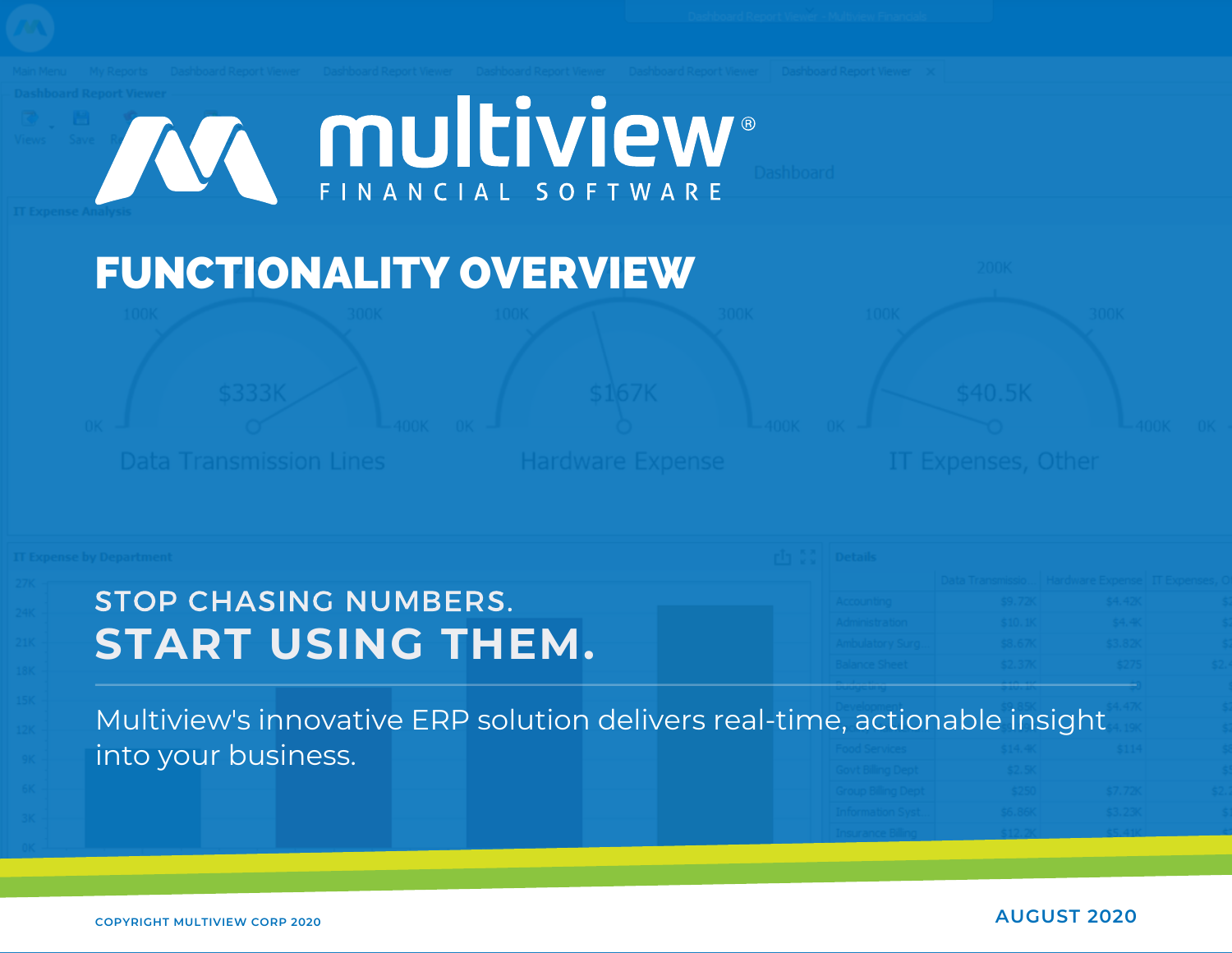# **FUNCTIONALITY OVERVIEW**

Multiview Financials ERP provides a single point of truth within your organization, enabling visibility across divisional, regional, or product line silos. It goes beyond traditional **finance and accounting to add the sophisticated capabilities that today's complex organizations demand.**

We help power some of the world's leading companies; from healthcare providers to hospitality chains to asset management firms. Multiview Financials ERP provides our clients with a comprehensive software suite that empowers their finance departments to advance their organization like never before.



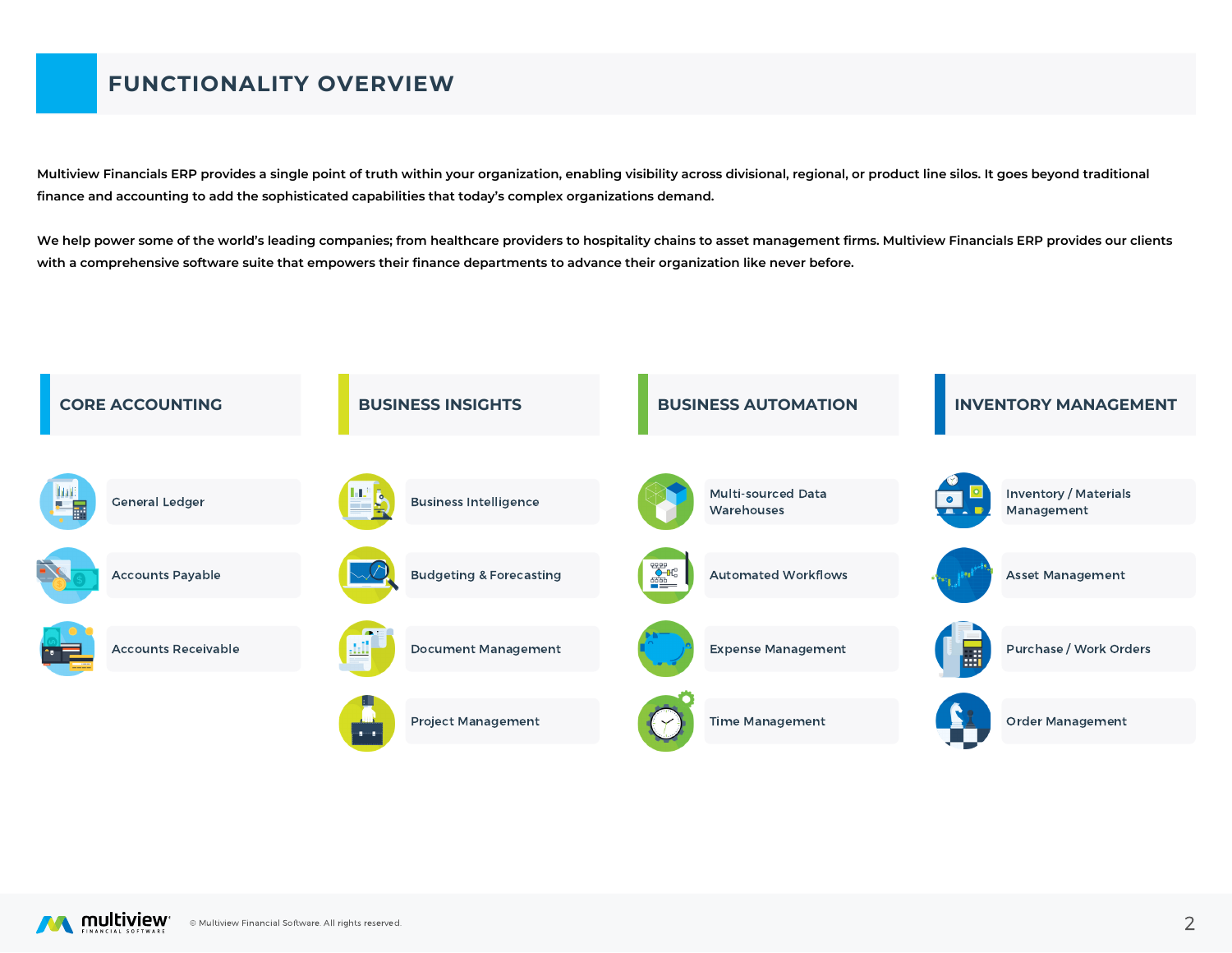## **CORE ACCOUNTING**



### **General Ledger**

**Multiview's fully integrated general ledger module puts the financial information you need within reach and guarantees you timely access to the information your organization requires, both now and into the future. The general ledger module helps you comply with regulators and auditors.**

- Full audit trail with electronic workflow approvals.
- View performance data from any perspective from a single database.
- Full drill down functionality with document management.
- Multiple entity functionality with full security by data and functionality.
- Self-balancing system for intercompany transactions with settlement process through GL entry or AP/AR transaction.

#### **Accounts Payable**

**Multiview's accounts payable module gives you complete control over payments and payment strategies.**

- The accounts payable module is fully integrated.
- Control cash and vendor payments with electronic workflow approvals and imaging.
- Multiview handles multiple entity with vendors shared across entities or secured to specific entities.
- Intercompany transactions are self-balancing with due to/due from automatically generated based upon table setups.
- 1099 processing is fully integrated in Multiview along with creating electronic file for transmission.



### **Accounts Receivable**

**Multiview's accounts receivable module is fully integrated into the system, allowing for control of all critical business functions surrounding cash and receivables.**

- Control customer credit, review collection problems, issue invoices and statements.
- Multiview's accounts receivable allows you to record both miscellaneous cash payments as well as invoice collected payments.
- Review payments, outstanding receivables as well as customer credit in the fully integrated reporting module.
- Entries post directly to the sub-ledger and the general ledger allowing for visibility with drill back functionality.
- Document management is fully integrated in the accounts receivable module giving visibility on items such as customer contracts, emails, Purchase orders etc.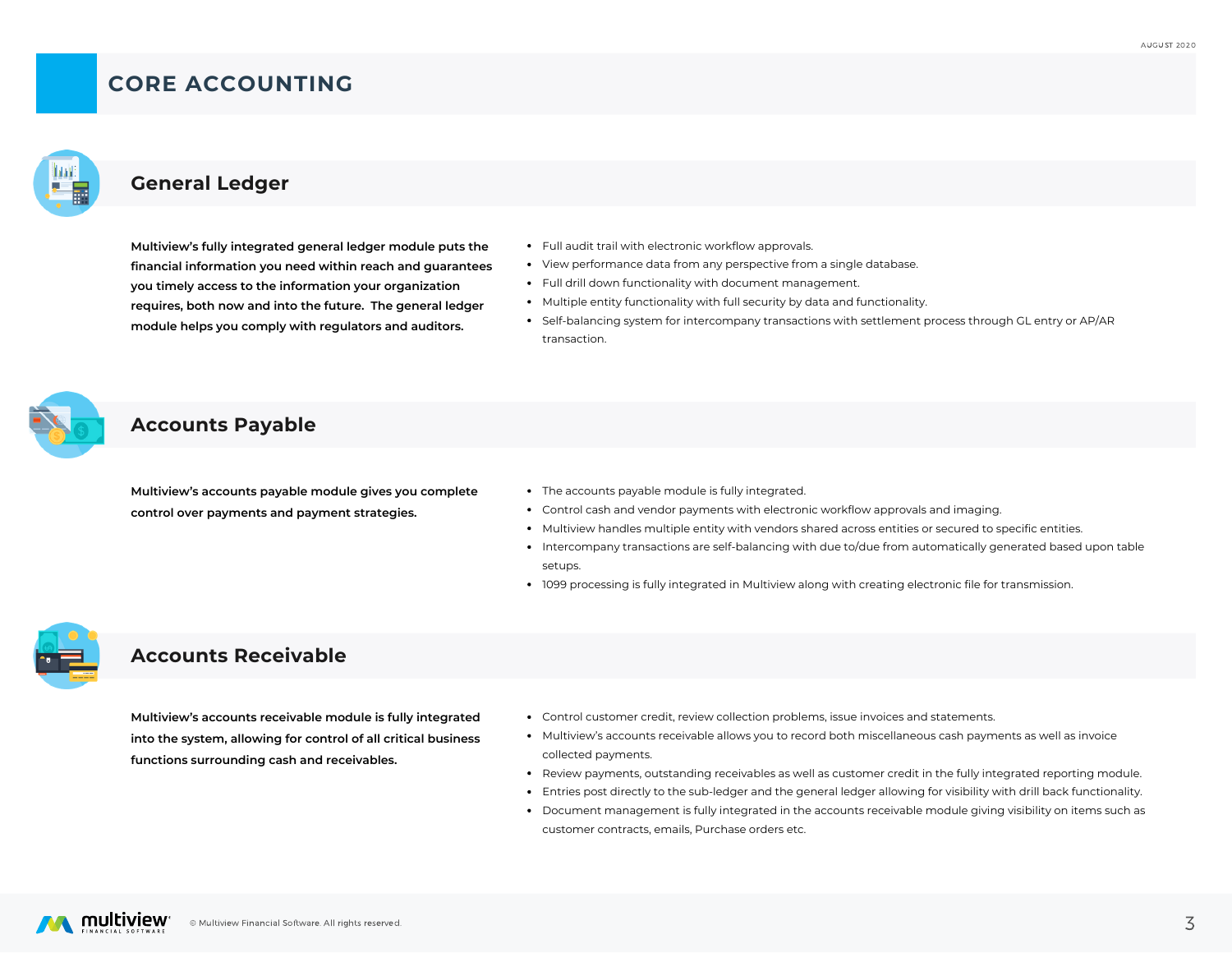## **BUSINESS INSIGHTS**



#### **Business Intelligence**

**Multiview's powerful reporting environment, ViewPoint, gives you production financial reporting, dashboards, Business Intelligence coupled with drill-down all in one package.**

- Easy-to-use, fast, powerful reporting without IT
- Graphical visualization
- Accurate info in real-time
- On-demand dashboards and pivots



### **Budgeting & Forecasting**

**The budgeting and forecasting module is fully integrated into Multiview. It allows for multi-year budgeting for capital projects as well as budgeting for short term and long term goals. The ability to forecast (what if's) as well as create budget allocations creates a single point of truth.**

- Workflow approvals are built into the budgeting process.
- Multiple departments have the ability to contribute to the process.
- Assumptions by percent, statistical, fixed dollar amount etc. and allocations by department/organization can be built into the budget workbooks.
- Human resource workbooks can be budgeted at a very granular level (by employee, department, hourly, salary, benefits, etc.)
- The budget module workbooks are secured and access is granted for either visibility and/or read/write privileges.
- The budget module integrates directly into the reporting module allowing visibility of budget to actual along with drill back functionality to the budget workbooks based upon security.

#### **Document Management**

Multiview includes standard document imaging functionality to scan documents. These digital images, as well as spreadsheets and PDF files can be stored in Multiview. Drill back **functionality from all modules allows visibility of the supporting documentation.**



### **Project Management**

**Multiview's project accounting module can be used for numerous different functions. For example, companies can use the project module for tracking Construction in Progress.**

- Visibility of tasks, actual to budget, commitment budgets is all available.
- Track up to 20 different attributes on projects such as project manager, funded date etc.
- Review project timelines, create alerts/notifications.
- Multiview's project module is also flexible enough to track items not related to Construction in Progress such as Grant management/contract management.

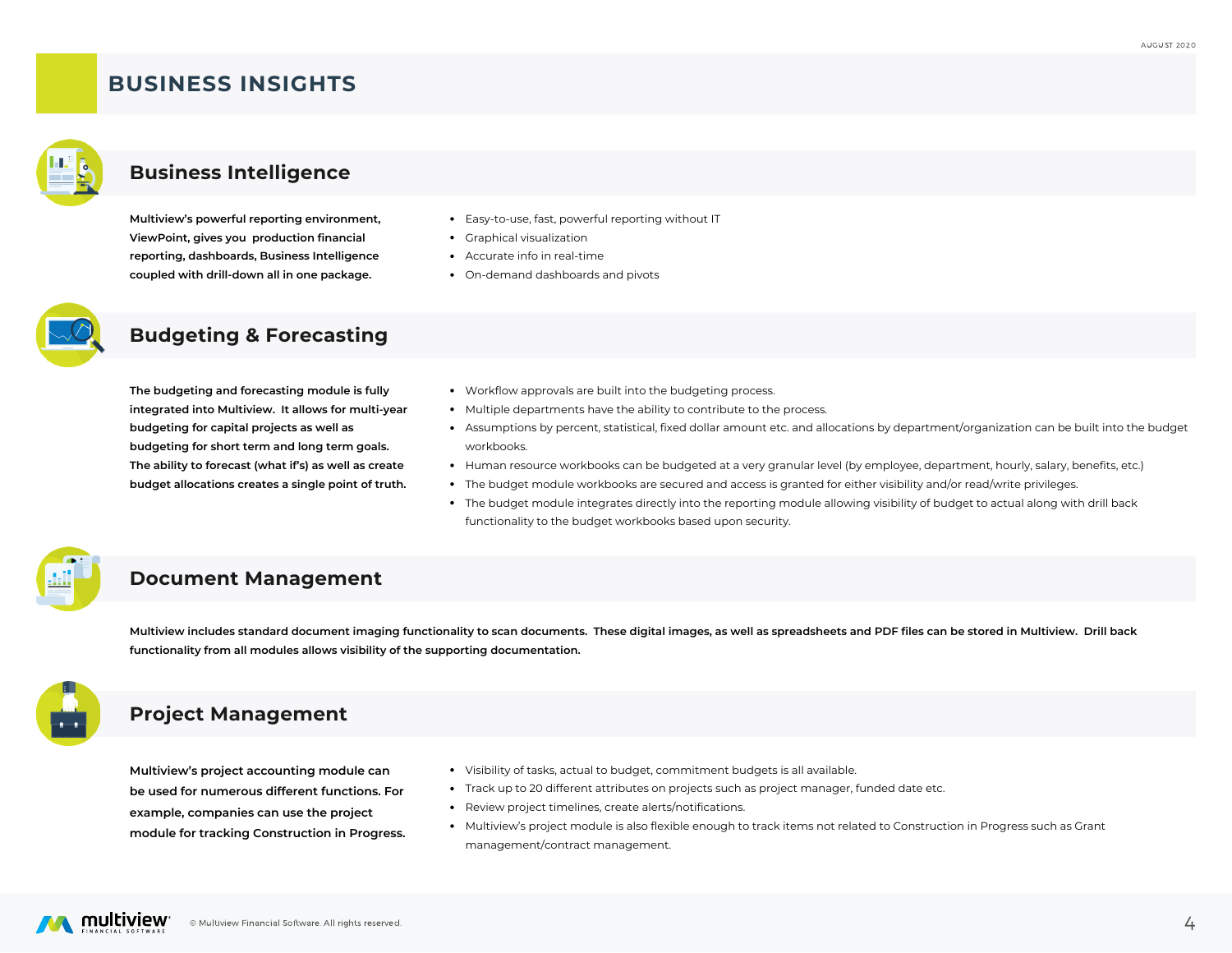## **BUSINESS AUTOMATION**



## **Multi-sourced Data Warehouses**

**ViewSource360 lets you drill from a Multiview transaction to the details from your production systems. ViewSource360 allows you to see supporting information that is summarized in the general ledger and financial statements, with a single click.**

Follow the trail from a GL or financial statement figure all the way to the individual business transactions it comprises



#### **Automated Workflows**

**Multiview's fully integrated automated workflow enhances your control and oversight of all internal control functions by providing a visual medium for the setting up and monitoring of all your authorization and review processes. Document imaging is fully integrated providing visibility of approved transactions. Business event workflows allows for automation and streamlining of organizational processes.**

- Visualize then actualize your approval process
- Automatically route tasks and assignments
- Automates responsibility and accountability while providing visual clarity of routing activities



#### **Expense Management**

**Multiview has a natively built expense management module that will streamline your expense and approval process while recording very granular financial and statistical data for your finance team to dissect.**

- Receipts can be captured with a smartphone camera
- Build your expense report in real time
- Ability to review and approve expense reports right from your phone
- More accurate and faster expense payment processing



### **Time Management**

**Provides timesheet entry and approvals through Workflow in order to track time spent against various projects. Includes vacation requests and approval through vacation management functionality.**

Plan, track and control every factor to prioritize and set conditions